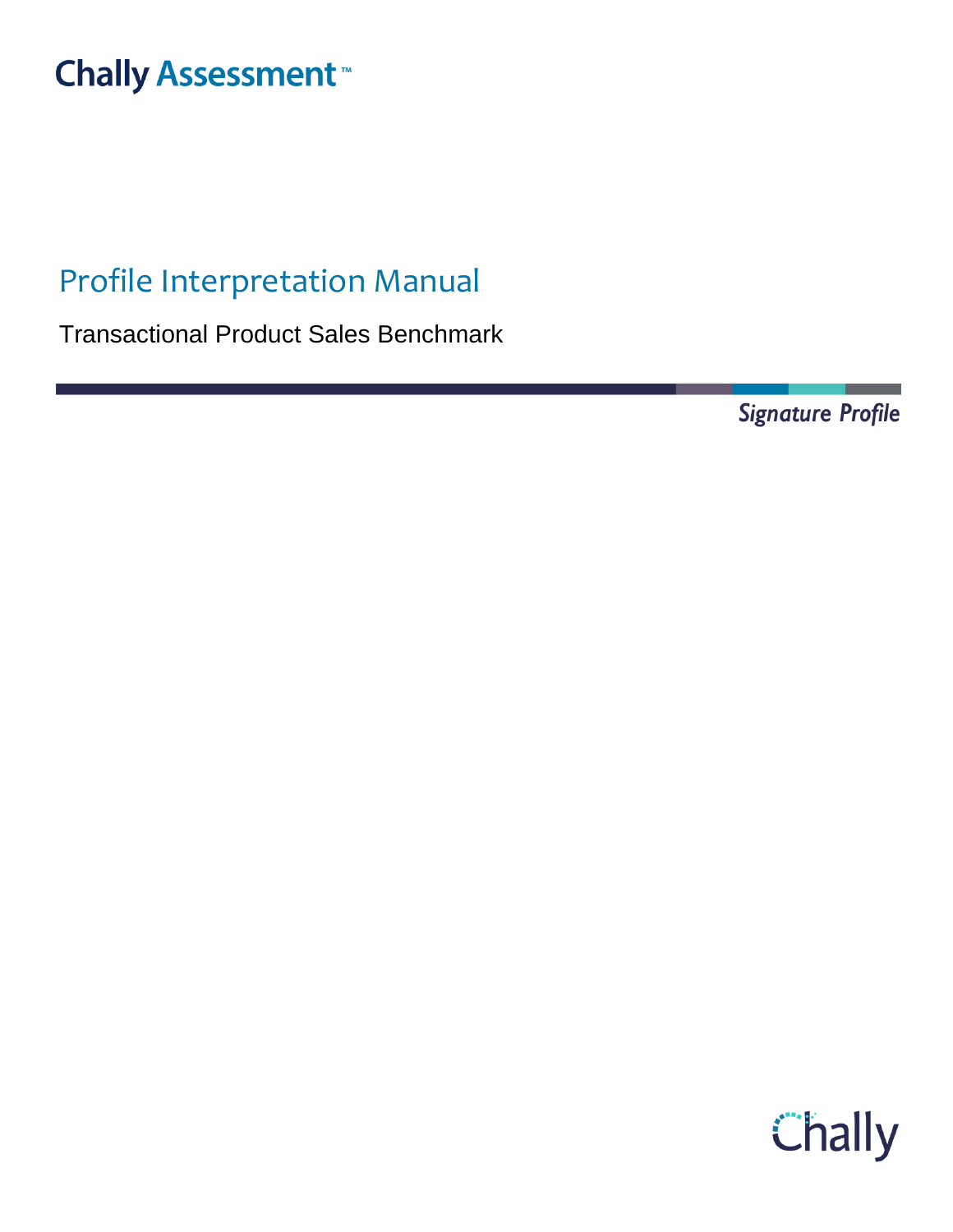## Benchmark Profile Description

The Transactional Product Sales role is responsible for selling discretionary products on a transactional basis. They are tasked with handling a high volume of calls/face-to-face interactions and being resilient in the face of rejection and short sales cycles. Key activities include identifying customer needs, gauging the customer's readiness to buy, and closing the transaction by personalizing product benefits.

### Predictive Competencies

- Achieves Results by Tailoring Message to Resonate with Buyer Motivations
- Qualifies Prospects by Assessing Interest Level
- Closes Through Emotional Appeal
- Takes Initiative to Improve Personal Productivity and Achieve Career Goals
- Demonstrates Perseverance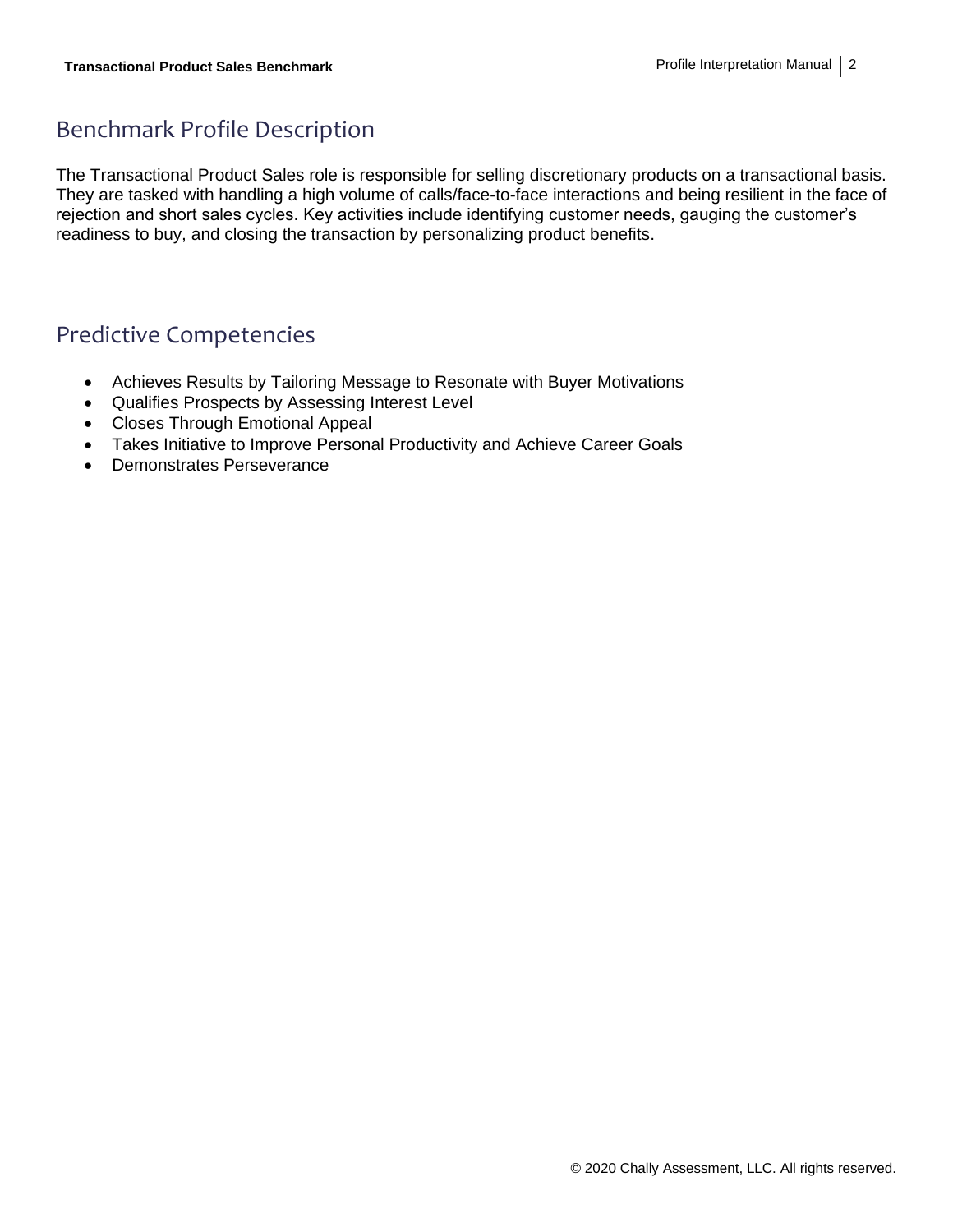# Predictive Competencies

### Achieves Results by Tailoring Message to Resonate with Buyer Motivations

Produces above-average results selling relatively new products or discretionary purchases which have several alternatives vying for the same budget dollars by working to understand customer buying motivations and matching the sales proposition to them; has the ability to identify hot buttons to appeal to a specific buyer without appearing insincere or heavy-handed

|   | <b>LOW SCORES</b>                                                                                                                     |    | <b>HIGH SCORES</b>                                                                                                                                          |
|---|---------------------------------------------------------------------------------------------------------------------------------------|----|-------------------------------------------------------------------------------------------------------------------------------------------------------------|
| × | Impatient or uncomfortable with needs analysis<br>May focus on own objectives without really<br>understanding what the customer needs | ш  | Is driven to understand prospects' and customers'<br>needs so the product offering can be properly<br>positioned with the appropriate group of features and |
| × | May try to force an immediate match of the product to<br>the customer's need, then quickly move on if<br>unsuccessful                 |    | options<br>Enjoys the challenge of exploring a unique set of<br>needs                                                                                       |
| п | May use a standard benefit message regardless of<br>the prospect's motivation to buy                                                  | M. | Varies the benefit message to fit the buyer even<br>though the product offering is fairly fixed                                                             |
|   |                                                                                                                                       | a. | Works to identify the approach or product offering that<br>is most appealing to a prospect                                                                  |

- A tendency to promote a product offering with a consistent benefit message regardless of the prospect's specific buying motivation
- A need to quickly make a sale or move on to greener pastures
- A discomfort with networking and needs analysis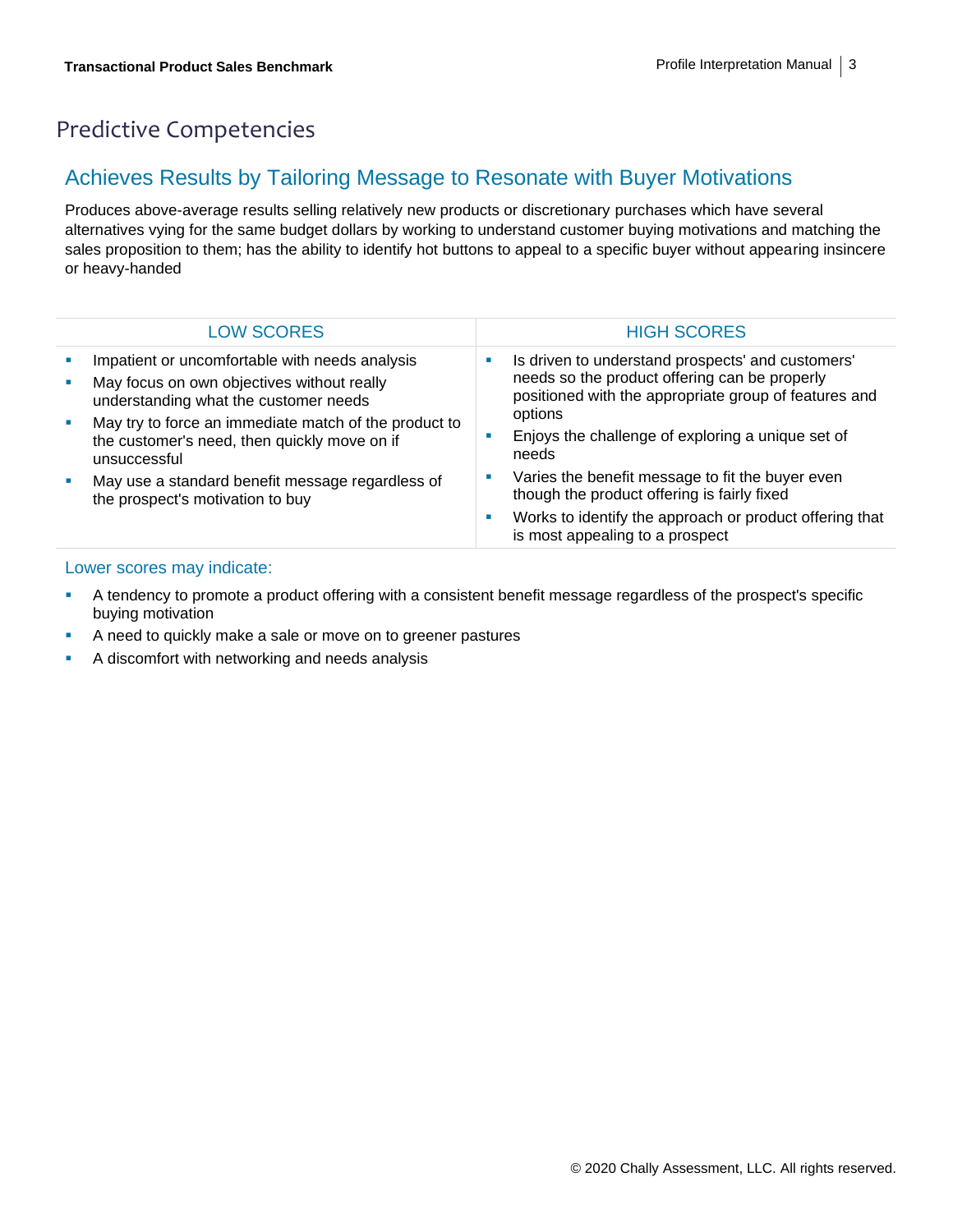## Qualifies Prospects by Assessing Interest Level

Capitalizes on the moment in a closing market; recognizes that there is limited opportunity to find an indifferent or ambiguous response; spends time with those prospects who clearly want or need the products; immediately targets a prospect's hot buttons; discontinues pursuit of a purchase decision if interest is cooling; swiftly assesses a readiness to buy and quickly eliminates questionable prospects

|          | <b>LOW SCORES</b>                                                                                                                    |   | <b>HIGH SCORES</b>                                                                                                                        |
|----------|--------------------------------------------------------------------------------------------------------------------------------------|---|-------------------------------------------------------------------------------------------------------------------------------------------|
|          | Uncovers a prospect's need and readiness to buy<br>using more concrete benefits and features than<br>emotional appeal                |   | Excites trailblazers or gate swingers with the vision of<br>a unique opportunity<br>Emphasizes dramatic benefits to attract attention and |
| ×        | Becomes too involved in any one prospect to quickly<br>and objectively sort potential buyers from the crowd                          | п | to pique a prospect's interest<br>Recognizes that there is a very narrow window of                                                        |
|          | Lengthens the qualifying process to the extent that<br>prospect enthusiasm and excitement begin to wane                              |   | opportunity to capitalize on a prospect's enthusiasm<br>and emotional desire for the product or service                                   |
| <b>I</b> | Diverts time and resources from 'hot' prospects by<br>trying to generate increased interest from lukewarm                            |   | Focuses questions on the ability to use/pay for and<br>the readiness or urgency to buy                                                    |
|          | prospects<br>Takes losing a prospect as a personal failure and<br>cannot easily disengage when there is limited sales<br>opportunity |   | Is willing to "cut loose" an indecisive prospect and<br>focus limited resources on those prospects closer to a<br>buying decision         |

- A tendency to believe that everyone is a valid prospect who just needs to be convinced or educated
- **•** An inclination to use comfort level with the prospect as the criterion for how much time to spend in the selling process
- A preference for maintaining a somewhat superficial understanding of the products and applications which can limit the quality of the qualifying assessment
- **•** A tendency to let the number of leads determine the time spent with each of them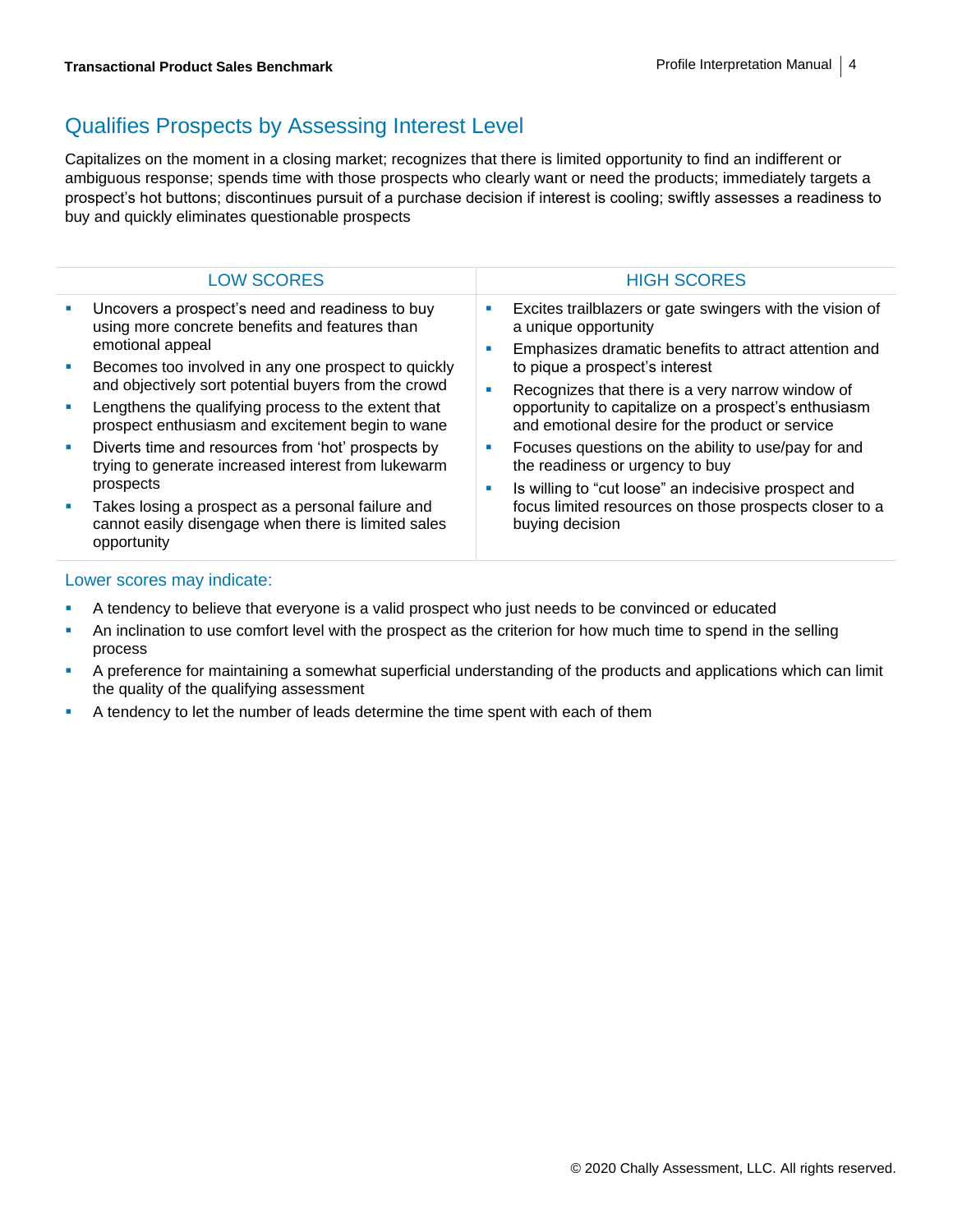## Closes Through Emotional Appeal

Makes an immediate request for a purchase decision; uses emotional appeal to gain an agreement to buy, such as the risk of losing the opportunity to gain an advantage or to be on the cutting edge; takes pride in a readiness to sell and runs at full throttle, looking for opportunities to trial close; trial closes on features; gives the customer permission to buy and provides the emotional 'push' to make an intuitive decision

| <b>LOW SCORES</b>                                                                                                                                                                                                                                                                                                                                                                                                                                                                                                                                                                                                         | <b>HIGH SCORES</b>                                                                                                                                                                                                                                                                                                                                                                                                                                                                                                                                                                                                                                                                                      |
|---------------------------------------------------------------------------------------------------------------------------------------------------------------------------------------------------------------------------------------------------------------------------------------------------------------------------------------------------------------------------------------------------------------------------------------------------------------------------------------------------------------------------------------------------------------------------------------------------------------------------|---------------------------------------------------------------------------------------------------------------------------------------------------------------------------------------------------------------------------------------------------------------------------------------------------------------------------------------------------------------------------------------------------------------------------------------------------------------------------------------------------------------------------------------------------------------------------------------------------------------------------------------------------------------------------------------------------------|
| Tends to push or 'coerce' prospects into buying rather<br>П<br>than draw them into anticipating the use of the<br>product<br>Concentrates on reinforcing logical benefits when it is<br>U,<br>the emotional benefits that will attract a prospect to<br>cutting edge technology<br>May seek a purchase decision without completely<br>×<br>removing barriers, causing the customer to feel<br>pushed into a quick choice<br>Is distracted from the primary goal of asking for the<br>×<br>order by becoming too involved in the personal<br>interaction or getting into an in-depth discussion of<br>features and options | Uses a persuasive sales style to motivate a purchase<br>decision<br>Builds customers' prospect's enthusiasm to the point<br>where they are more concerned about not getting the<br>benefit as quickly as possible<br>Emphasizes the risk associated with lost opportunity<br>or giving up ground to the competition who may get<br>the benefit first<br>Gives permission to buy with 'good' reasons why the<br>purchase is justified<br>Notes restricted availability and offers a limited time<br>period to buy<br>Makes an immediate request for the order while the<br>prospect is still excited<br>Stays focused and is always prepared to take<br>advantage of every opportunity for a trial close |

- **An overly aggressive approach which can foster doubt or concerns after the purchase**
- A tendency to be distracted from the goal of gaining agreement and focus on the enjoyment of the personal interaction and discussion of product features and options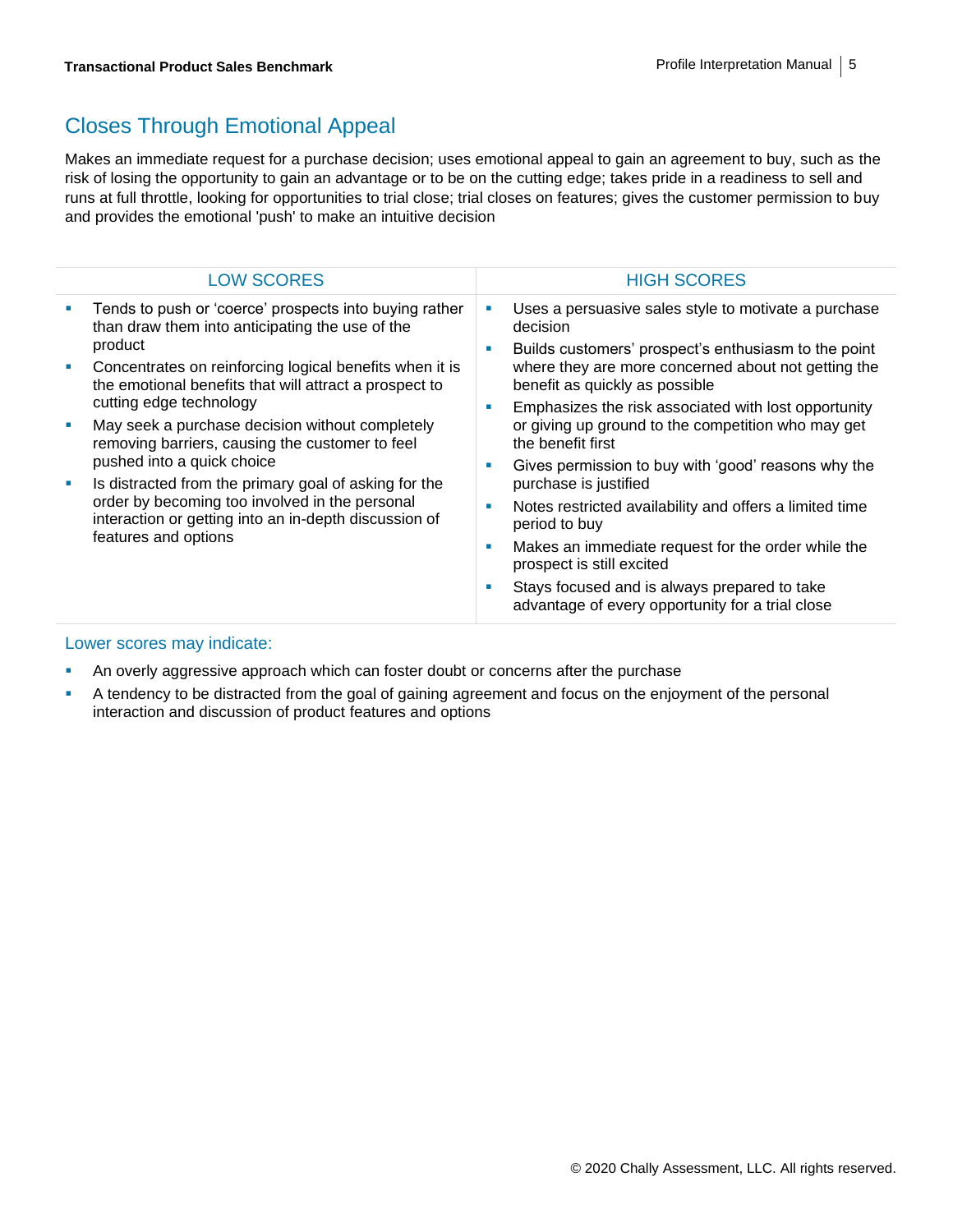### Takes Initiative to Improve Personal Productivity and Achieve Career Goals

Champions an area or project; does not depend on or require direction from others to take advantage of opportunities for constructive change; stays aware and informed to avoid missing opportunities; willing to change the present status in order to improve own productivity or further personal goals

| <b>LOW SCORES</b>                                                                                                                                                                                                                                                                                                                                                                                                                                                                                                                                                     | <b>HIGH SCORES</b>                                                                                                                                                                                                                                                                                                                                                                                                                                                                                |
|-----------------------------------------------------------------------------------------------------------------------------------------------------------------------------------------------------------------------------------------------------------------------------------------------------------------------------------------------------------------------------------------------------------------------------------------------------------------------------------------------------------------------------------------------------------------------|---------------------------------------------------------------------------------------------------------------------------------------------------------------------------------------------------------------------------------------------------------------------------------------------------------------------------------------------------------------------------------------------------------------------------------------------------------------------------------------------------|
| Uncomfortable developing a solution to a problem or<br>trying a different approach without positive directives<br>from a higher authority<br>Hesitates to develop own ideas for personal<br>productivity improvement or to set aggressive career<br>goals<br>Prefers to wait for a negative situation to resolve itself<br>or for a solution to a problem to present itself<br>May be more comfortable conforming to established<br>policies or implementing time-tested methods for<br>accomplishing personal goals than trying to find more<br>effective approaches | Champions own effort and results to further career<br>ш<br>goals<br>Is willing to take action without direct supervision<br>M.<br>Finds and implements a solution when barriers to goal<br>ш<br>accomplishment are encountered<br>Takes personal responsibility for developing own<br>ш<br>career potential<br>Actively draws upon available resources to make<br>ш<br>improvements in personal productivity<br>Unwilling to leave well enough alone when personal<br>п<br>achievement is at risk |
|                                                                                                                                                                                                                                                                                                                                                                                                                                                                                                                                                                       |                                                                                                                                                                                                                                                                                                                                                                                                                                                                                                   |

- **EXECT** Being more patient in allowing things time to settle or to correct themselves in a more natural fashion
- A willingness to develop a solution once the problem is articulated and they are asked to champion the design and implementation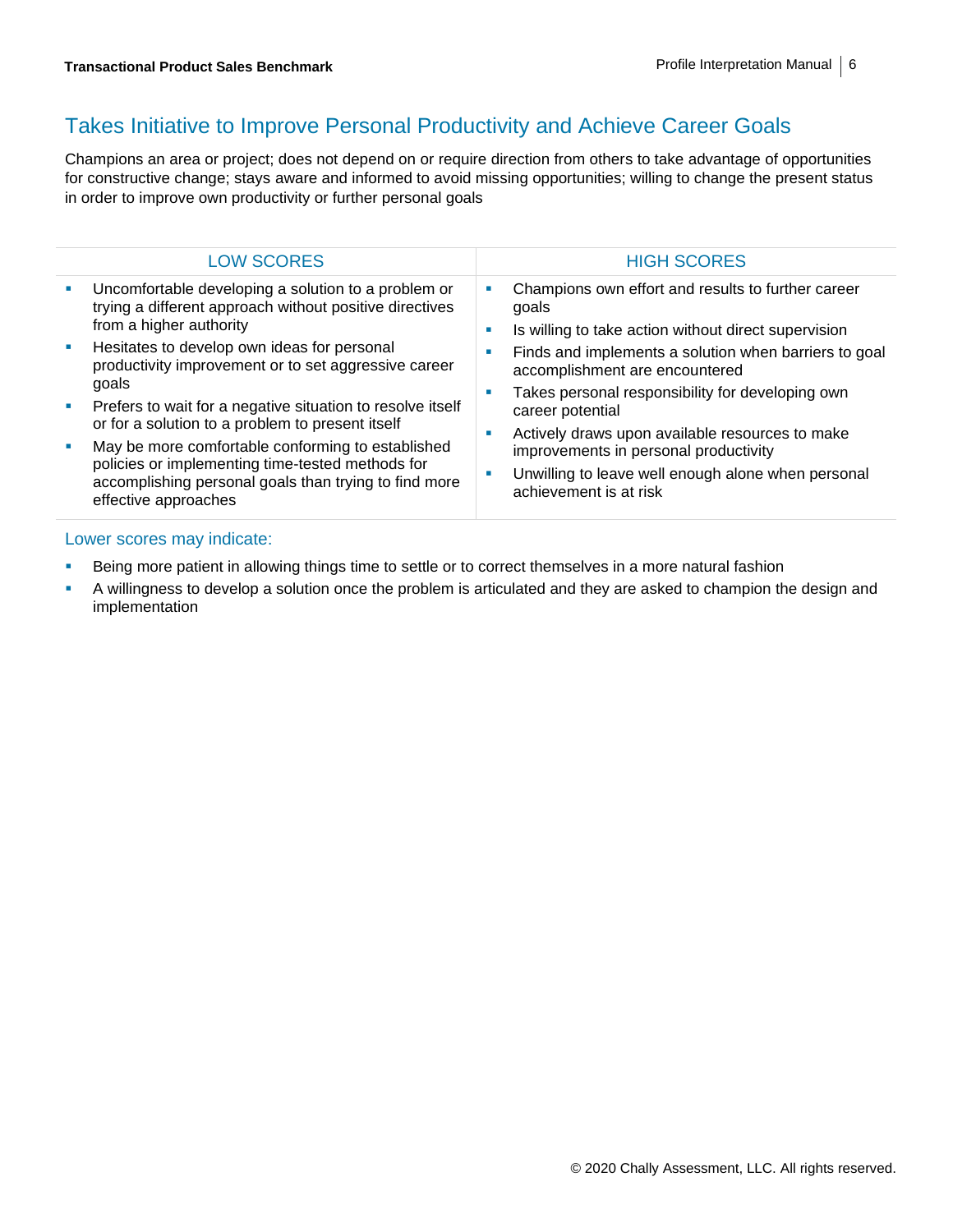### Demonstrates Perseverance

Stays on task despite setbacks or distractions; unwilling to abandon or change a goal without first increasing the level of effort or commitment to reach it; remains undaunted in the face of rejection or failure; looks for steady and consistent progress in meeting objectives versus proceeding in spurts; unwilling to allow the level of personal enjoyment to dictate the level of commitment to a task or directive

| <b>LOW SCORES</b>                                                                                                                                     |   | <b>HIGH SCORES</b>                                                                                                                                              |
|-------------------------------------------------------------------------------------------------------------------------------------------------------|---|-----------------------------------------------------------------------------------------------------------------------------------------------------------------|
| Tends to lose focus when distractions or roadblocks<br>are encountered                                                                                | ш | Remains focused on goals despite setbacks or<br>distractions                                                                                                    |
| Prefers to change or modify objective if the path to<br>accomplishment is blocked or too complex for early<br>success or immediate gratification      | ш | Does not change the goal to accommodate difficult or<br>challenging circumstances, but puts greater effort into<br>reaching the goal if that is what's required |
| May not persist through seemingly insurmountable<br>odds or repeated failure                                                                          | ш | Will not shortcut a process because it would be easier<br>or more convenient                                                                                    |
| Becomes frustrated with a steady effort that<br>eventually leads to success, preferring the path to<br>achievement to be free of delays and obstacles | ш | Capable of staying on track if the benefits from<br>endeavors are long term and results are not<br>immediate                                                    |
| Tends to adjust level of commitment to a task or<br>directive in accordance with how much the steps<br>involved are enjoyed                           | × | Will persist through failure or rejection                                                                                                                       |
|                                                                                                                                                       | ш | Does not allow enjoyment, or lack thereof, dictate the<br>time committed to the time and effort to accomplishing<br>a goal                                      |

- **•** A preference for changing the objective in the face of prolonged adversity so that progress can be more forthcoming
- **EXECT** A tendency to look for the homerun opportunity versus a series of singles
- **•** A strong need to enjoy the intermediate steps to the goal in order to stay motivated to persist